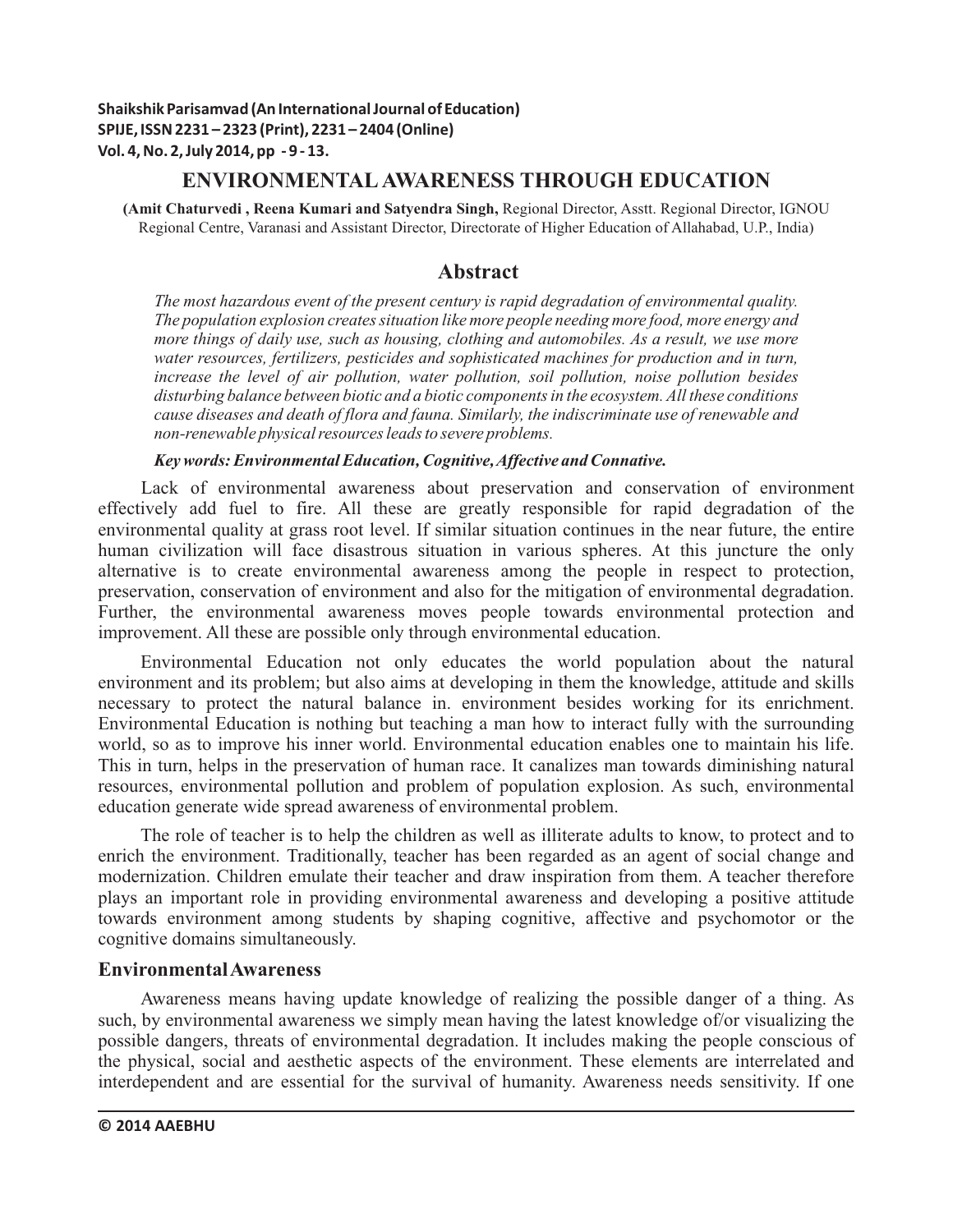feels his co-existence with the nature he will be called sensitive. A sensitive person concerns the environment from its reckless exploitation. He believes in the sustainable development and recycling of waste material. When we see the very potential of education, it can safely be concluded that such awareness can be realized through education, whatever mode it comes from.

## **Environment Awareness Education under various domains**

Bloom's Taxonomy defines the educational goals in terms of three domains viz. the cognitive, the effective and the psychomotor or the connative. Environmental education also comprises the three domains. Information regarding the various aspects, of environmental hazards is related to cognitive domain. All the possible latest information should be imparted to the people, so that they may have update knowledge of the environment. Here the role of the environmentalist, scientists, sociologists and teachers matters to great extent. They are regarded to work in an integrated manner to leave a positive impact. This information will surely result in creating belongingness among the people with the nature. They will be emotionally attached with various environmental protection movements as a result of such an inner urge of the people. It comes under the affective domain. The psychomotor domain seeks physical involvement, i.e. the activities demanding manual labour like plantation, cleanliness, recycling, skills of waste materials, increasing forest cover. The three domains are mutually inclusive.

### **Focus on Environmental Awareness Education**

The environment awareness education lays emphasis on certain crucial points as alertness, location, specificity,' conservation skill and sustainable development etc. Alertness includes making the person conscious about the physical, social and aesthetic aspects of the environment. Location specificity means making the people conscious of the situation of the particular location around them. Conservation emphasizes the judicious and balanced utilization of the resources rather than their increased misuse. Sustainable 'development or' recycling of the waste material aims at saving natural resources, forest cover, discover alternative sources of energy and protecting the environment from being polluted and cut down green house gases, to protect earth from global warming. Education must focus on the above mentioned points. Only then ecological imbalance can be curbed. Such education may be integrated at primary, secondary or higher level. It may be imparted through formal/non- formal mode as well.

## **Objectives of Environmental Education**

According to Belgrade Charter-1975 the goal of Environmental Education is to develop a world population aware of, and concern about the environment and its associated problems which has the knowledge, skills, attitudes, motivations and commitment to work individually and collectively towards solutions of current problems and the prevention of new ones. The Charter has suggested the following six objectives for teaching Environmental Education.

- 1. **Awareness:** to create' an overall understanding of the impact and effects of behaviours and life styles on both the local and global environments and on short term and long term.
- 2. **Knowledge:** to help individuals and social groups to acquire basic understanding of the total environment and its associated problems.
- 3. **Attitude:** to help individual and social groups to acquire social values, strong feelings of concern for the environments and motivation to actively participate in its protection and improvement.
- 4. **Skill:** to help individuals and social groups to acquire the knowledge and skills of solving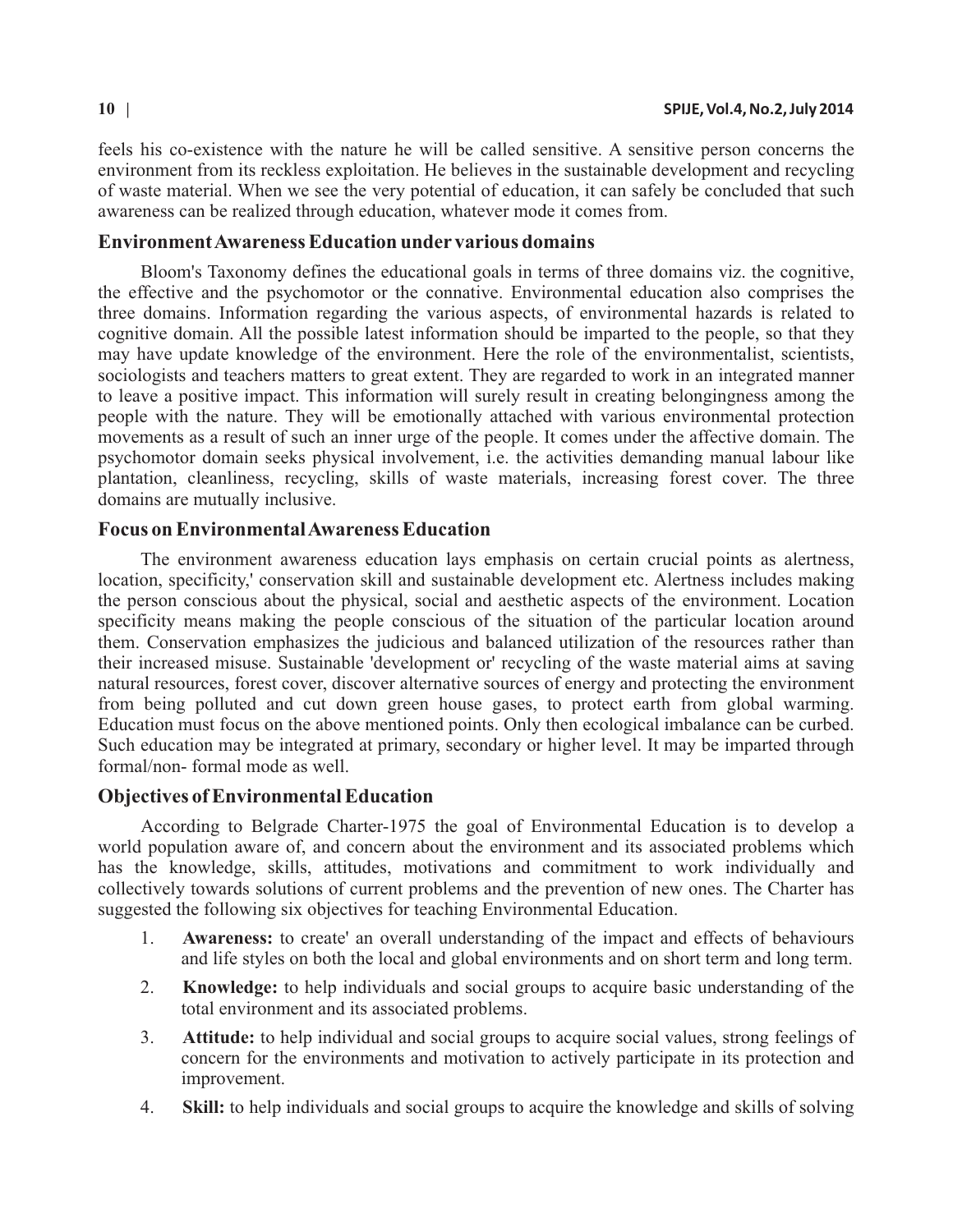environmental problems.

- 5. **Evaluation ability:** to help individual and social groups to evaluate environmental measures and educational programmes in term of ecological, political, economical, social, aesthetic and educational factor.
- 6. **Participation:** to help individual and social groups to develop a sense of responsibility and energy. Regarding environmental problems to insure appropriate action for solving the problems.

These objectives are related to all levels and both formal and non-formal systems of Education.

#### **Environmental Awareness through Formal Education**

The required activities under the various levels of the formal education are being given below:

- (i) At elementary level the main focus must be the awareness or the consciousness of the nature general. The environmental material should be embedded with the contents in language, social science and the natural sciences. The teacher concerned should follow the teaching strategies of direct observation supported by audio-visual aids.
- (ii) Location orientation awareness and conservation knowledge and skill should be given due emphasis at the secondary level of formal education. Here, content may remain the same as it is at the elementary level, but the teaching strategies employed should be action oriented.
- (iii) Higher education has the most important role in curbing environmental imbalances. It should focus on the sustainable development, conservation and recycling knowledge and skill depending upon the nature of the courses offered. Research activities must be encouraged in this respect at the maximum. It should include extension works too.

#### **Environmental Awareness through Non-Formal Education**

A sizeable section of society is illiterate. They .have been deprived of the formal schooling. They are not in a position to ponder over the environmental imbalances. But, still they are the user of natural resources without the caring for its conservation. They need to be educated properly. This group is diverse and scattered everywhere. This includes forest dwellers, tribals, poor villagers etc. They are quite in touch with locality. So, their education for the environment should be locality specified. They should be taught to be eco-friendly, and co-existent with their environment.

Forest dwellers and tribal population is also quite alarming. The forest to them is same as the pond to the fish. They cannot live without it. But they must be taught to conserve the environment as well. They need to be sensitive to their surroundings. The convention to the worship, the tree, nature and the earth should be logically explained to them. These are the part of life support system. Any deterioration in this system is bound to affect their own life, their leaders women, youths and Adivasis should be properly made aware of the environmental issues. For this Nehru Yuva Kendras, conservation development care, Eco-development camps for youth; Eco-friendly clubs etc. may be organized. Radio, television, posters, various audio-visual aids can be an outmost utility. The concerned NGO's should be encouraged the tamashas, the nukkad plays and the nautankies may be organized to sensitize the people. In Garhwal Hills of Uttrakhand, there is concept of a 'Maiti Andolan' wherein the bride along with her groom plants a tree at the time their marriage ceremony. It has been a popular practice among the hill people. On the line of it, the concept of birthday tree can also be promoted among the parent and their children. The marriage ceremony tree or the birthday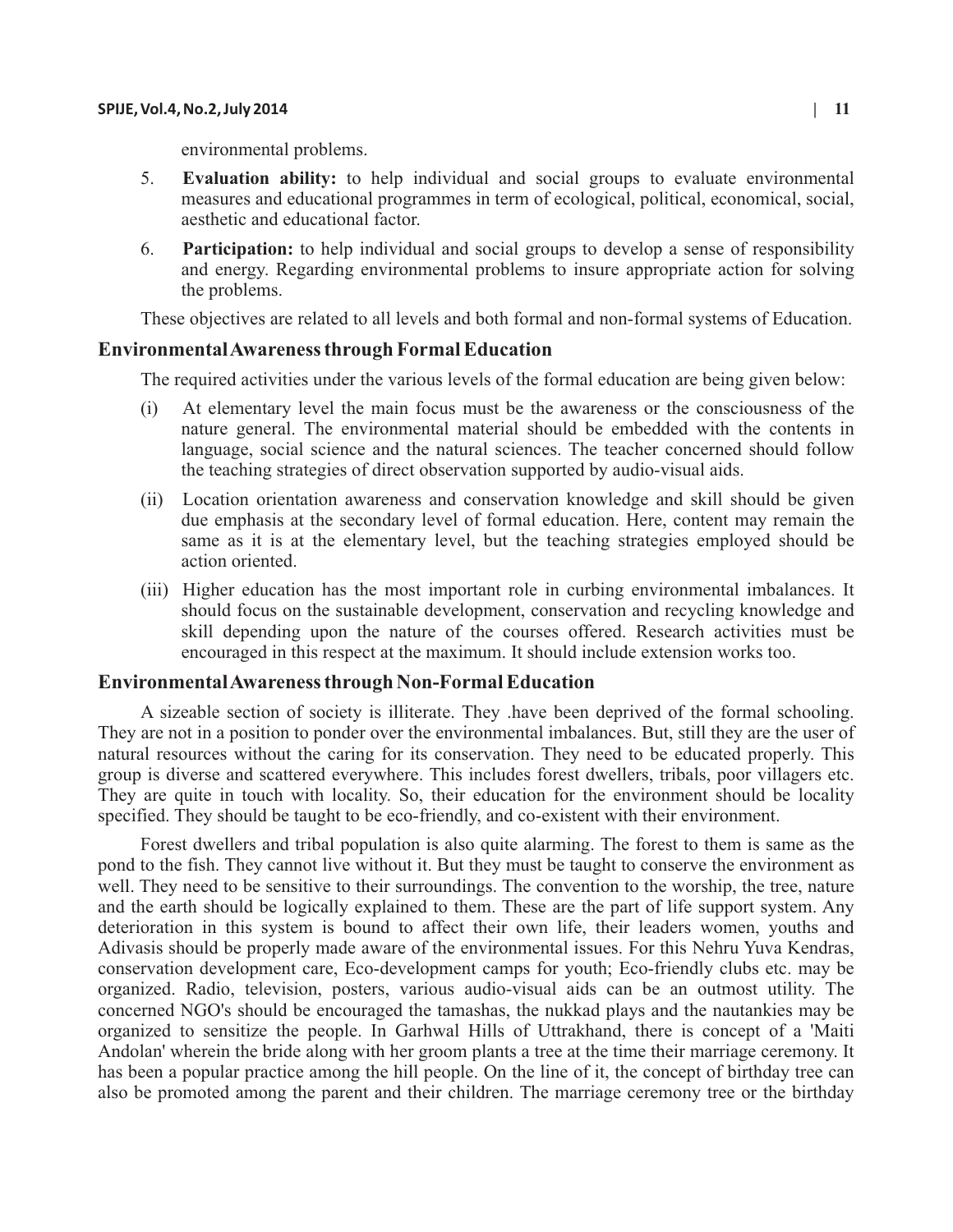tree may be an exciting practice in this regard.

## **Teacher's Role**

Education acts as a powerful tool in the socio-economic transformation of a society, community and nation. It sharpens the eye of knowledge, develops awareness and makes mind logical. Teacher being the agent of social change, play an active role in shaping the behaviour of children to promote desire for environmental awareness. Teachers adopt age/level specific strategies to impart environmental education.

Apart from usual classroom teaching, teacher can play their significant roles as -

- (i) Providing opportunity to observe local environment features, problems and phenomena and changes in community.
- (ii) Allowing children to classify living and non-living things on the basis of criteria chosen by children themselves.
- (iii) Helping them to draw obvious inferences from their observation and such classification.
- (iv) Organizing out of class activities based on learning on immediate environment.
- (v) Co-relating the environmental issue while teaching the curricular subject.
- (vi) Creating awareness on renewal and non-renewal resources.
- (vii) Enabling students to acquire basic knowledge and understanding of the total environment, its problem and role of human being.
- (viii) Encouraging students in acquiring social values through active. Participation in environmental protection activities.
- (ix) Providing ample knowledge and skill regarding Gandhian concept of development.

Apart from these the teacher should tell students the fundamental duties of Indian citizen with regard to environment as incorporated in part IV-A of Indian Constitution to protect and improve the natural environment including forest, lakes, rivers and wildlife and have compassion for leaving creatures.

Teaching methods used by teacher in a formal system of education integrate environmental component with the education are role play, discovery method, observation method, dramatization, storytelling, games and puzzles, project method, educational visit and excursion up to secondary stage of education, seminar, symposia, project, group discussion, action research. Research project can be used at higher level of education.

Educational excursion and visit can be organized to study a chosen natural area, the culture of city or a town, the wild life, flora and fauna. The natural trails, cultural trails and zoo visits etc. will help the children to get firsthand knowledge of the environment. Beyond the class room the cocurricular activities can also be utilized in form of debate, essay writing competition, wall magazine, news bulletin etc. on the topic related to environment.

At the same time role of the teacher should be changed according to the new paradigm of education embodying the spirit of science democracy, and care for environmental, emphasis on number of key elements such as learning rather than teaching, building capacity of critical thinking and problem solved in along with local specificity in the context of a global education (NCF, 2005). At this juncture teacher's role becomes very vital.